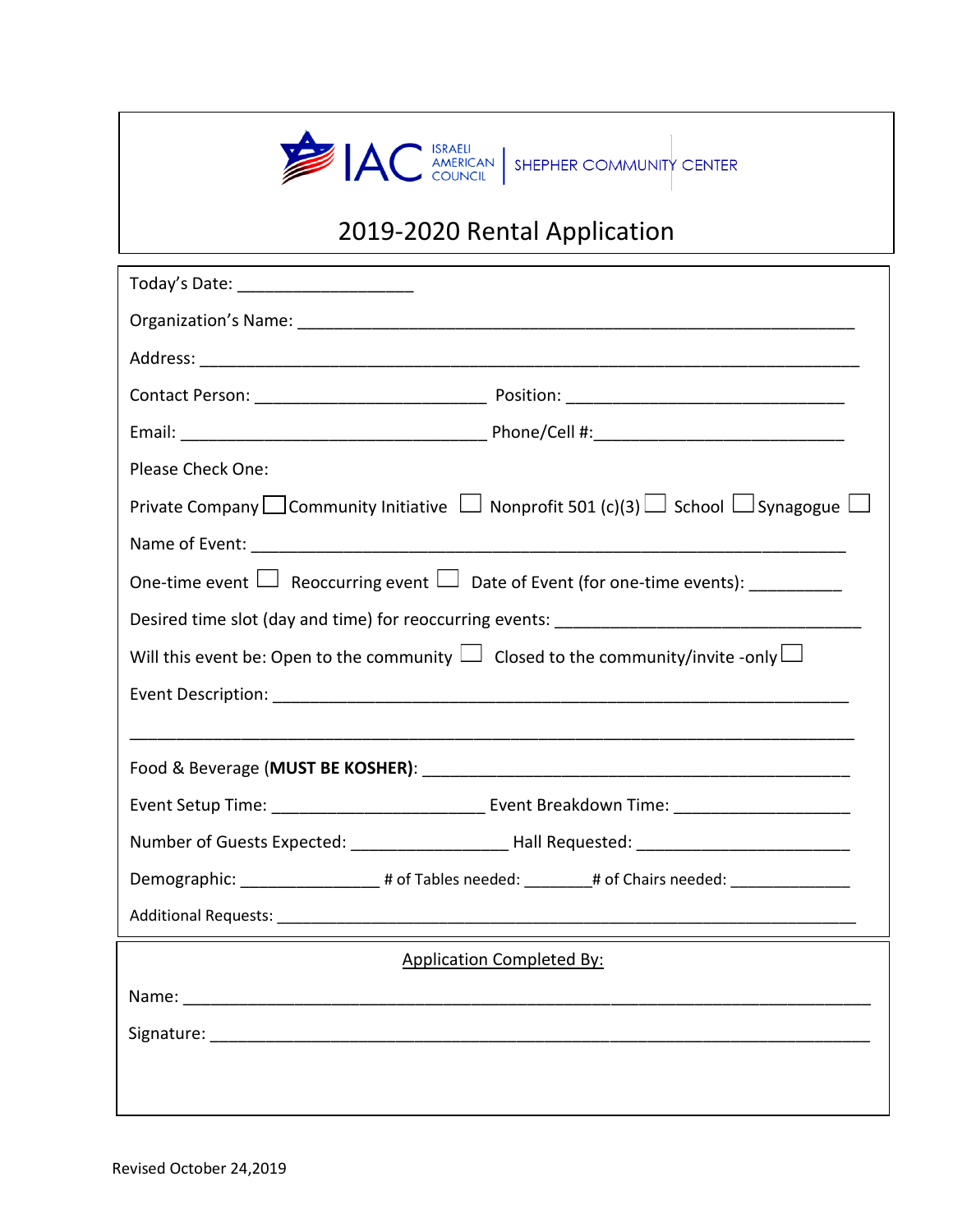

# 2019-2020 Rental Application

### **For IAC Management Use Only**

| Application Reviewed by Center Management(Date): ________________________________ |  |  |
|-----------------------------------------------------------------------------------|--|--|
|                                                                                   |  |  |
|                                                                                   |  |  |
|                                                                                   |  |  |
|                                                                                   |  |  |
|                                                                                   |  |  |
|                                                                                   |  |  |
|                                                                                   |  |  |
|                                                                                   |  |  |
|                                                                                   |  |  |
|                                                                                   |  |  |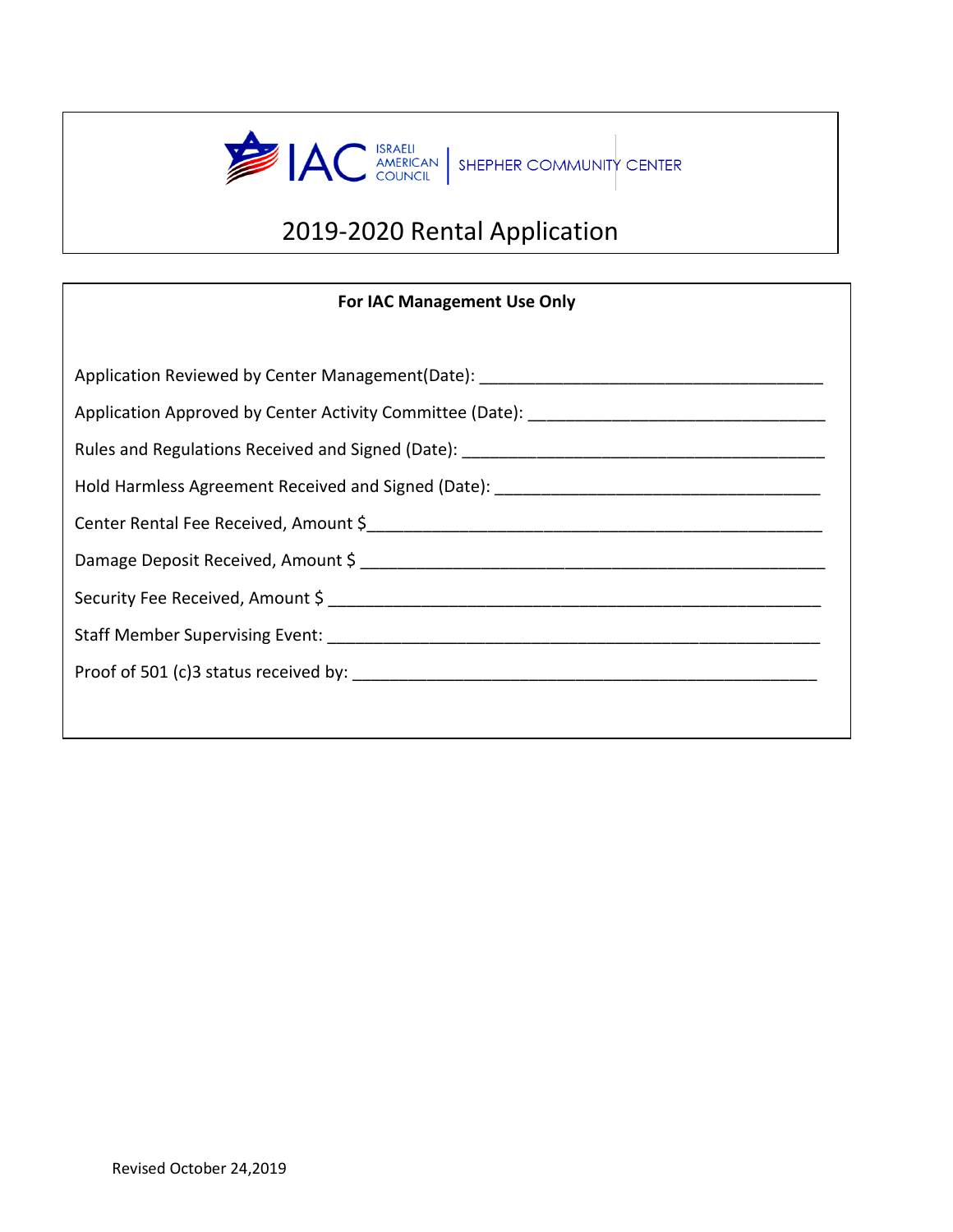

### **Rules and Regulations**

- 1. Applications:
	- a. The IAC Shepher Community Center can be reserved by submitting an application, along with a signed Rule and Regulations and Hold Harmless Agreement to the IAC Shepher Community Center Director either by email, [Shephercenter@israeliamerican.org,](mailto:Shephercenter@israeliamerican.org) or physically at the IAC Shepher Community Center, 6530 Winnetka Avenue, Woodland Hills, CA 91367. Office hours are 8:30 am-5:30 pm Monday through Thursday, and 8:30 am-3:30 pm Friday.
	- b. Planned use of the Center must be clearly stated within the application. Failure to disclose complete information will result in termination of the approved application.
	- c. Applications must be submitted at least 14 days in advance.
	- d. Use of the Center is determined by center management on a first come, first serve basis. Management reserves the right to decline a request for use of the Center.
	- e. Applicants are responsible to follow up and confirm the approval or denial of applications submitted.
- 2. IAC Shepher Community Center Capacity: Per fire code, the maximum number of people allowed in the Large Hall is 230 and in the Small Hall 202. Renters are not allowed to exceed this number.
- 3. Fees:

All fees must be made in the form of a check payable to Israeli-American Council, and received no less than 7 days in advance of the event. The refundable damage deposit must be on a separate check. Cancelled reservations require 48 hours prior notice or your deposit will be forfeited. Fees are as follows:

- a. \$125.00 per hour per hall during regular operating hours per hall (Mon.-Fri. 8:30 am-5:30 pm) with a 4-hour minimum
- b. \$175.00 per hour per hall after operating hours (weeknights after 5:30 PM) with a 4 hour minimum
- c. \$250.00 per hour per hall on Sunday with a 4-hour minimum
- **d.** \$300 refundable security deposit for damages and reservation **(please note if a deposit is not received the room cannot be reserved)**
- e. These fees are subject to change per Center Management
- 4. Cleaning/Damage: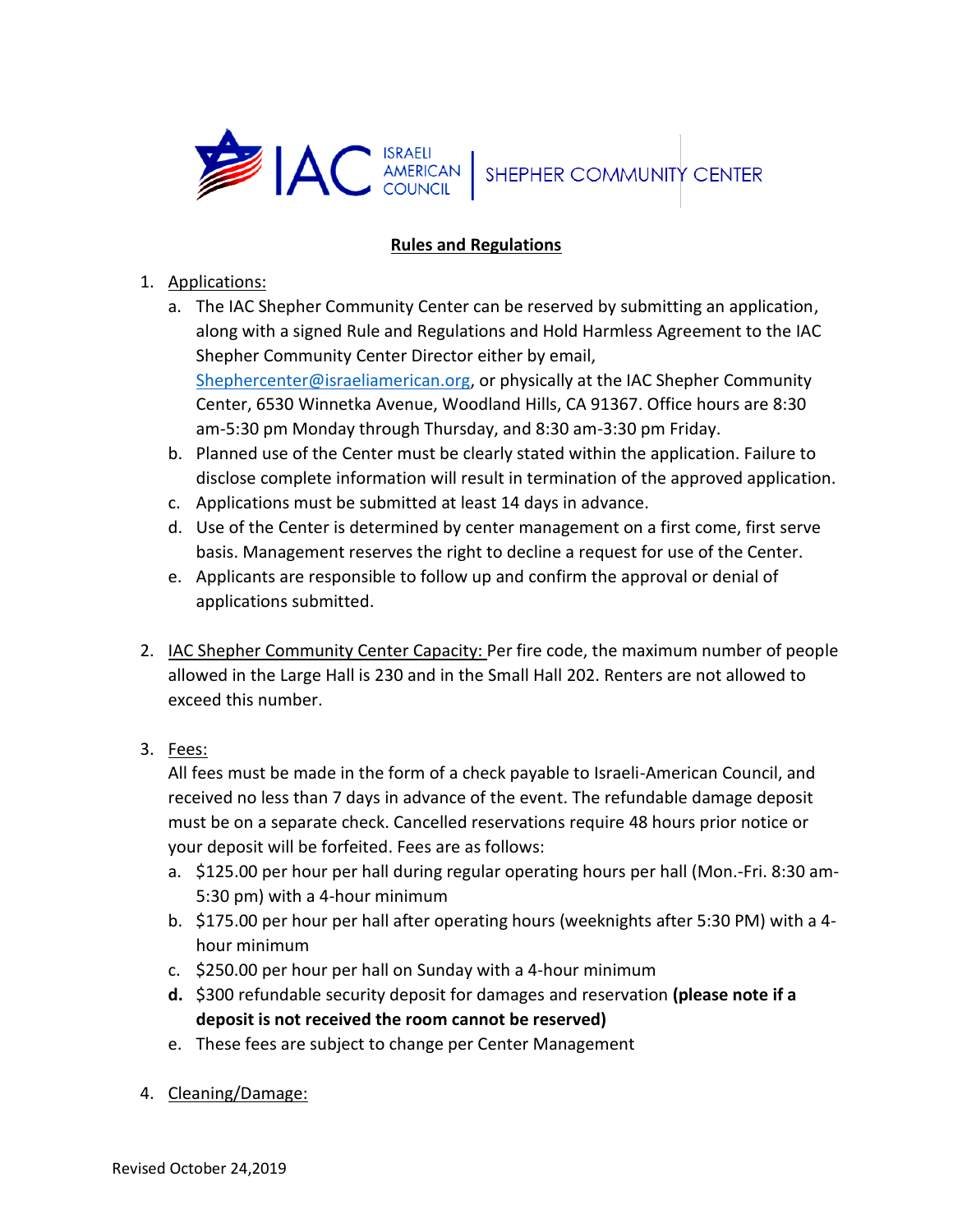- a. Users are fully responsible for its agents, members, participants and invitees and shall be liable for any cleaning and/or repairs necessary for the use of the Center halls, kitchen, bathrooms, parking lot, equipment, fixtures, furniture, floors, landscaping and other fixed assets that belong to the Center.
- b. The tenant is liable to any damages to property that accrued during activity or event hosted by the last or by its guests and invitees, in case of damages the tenant can choose to do the repair on his own after informing the landlord about the situation and get his approval or pay the landlord the repair cost, any estimate or repair need to be done by licensed professionals according to state and federal California laws.
- c. Center Management reserves the right to retain some or all of the deposit if the Center needs significant cleaning or repairs due to your use of the Center. You will receive a detailed report and cost for the cleaning and/or repairs.
- d. If there are no expenses for cleaning and/or repair, your deposit will be refunded following your event.

# 5. Rules and Regulations:

The Tenant will obey all rules and regulations posted by the Landlord regarding the use and care of the Building, parking lot, laundry room and other common facilities that are provided for the use of the Tenant in and around the Building on the Premises.

# 6. Equipment available for use:

- a. Round tables 60 inch 15
- b. Rectangular tables  $8$  ft.  $-15$
- c. Folding chairs 230
- d. Projector and screen (1 electrical cord, presentation clicker, MAC adaptor, HDMI cable and VGA cable)
- e. Sound equipment (2 mics and 1 Madonna ear piece) tenant is responsible for checking sound prior to the event.
- f. Landlord is responsible for providing the rental requested equipment but is not responsible for setting up the event.
- 7. Usage:
	- a. All food and beverage brought into the Center must be Kosher. Certificates must be submitted to Center Management for review.
	- b. Center must be maintained in a clean and orderly condition at all times. Please place trash in provided receptacles.
	- c. Any tables used for crafts involving paints, markers, glue, ink or any other material that could cause damage are to be covered to protect the tables. Special attention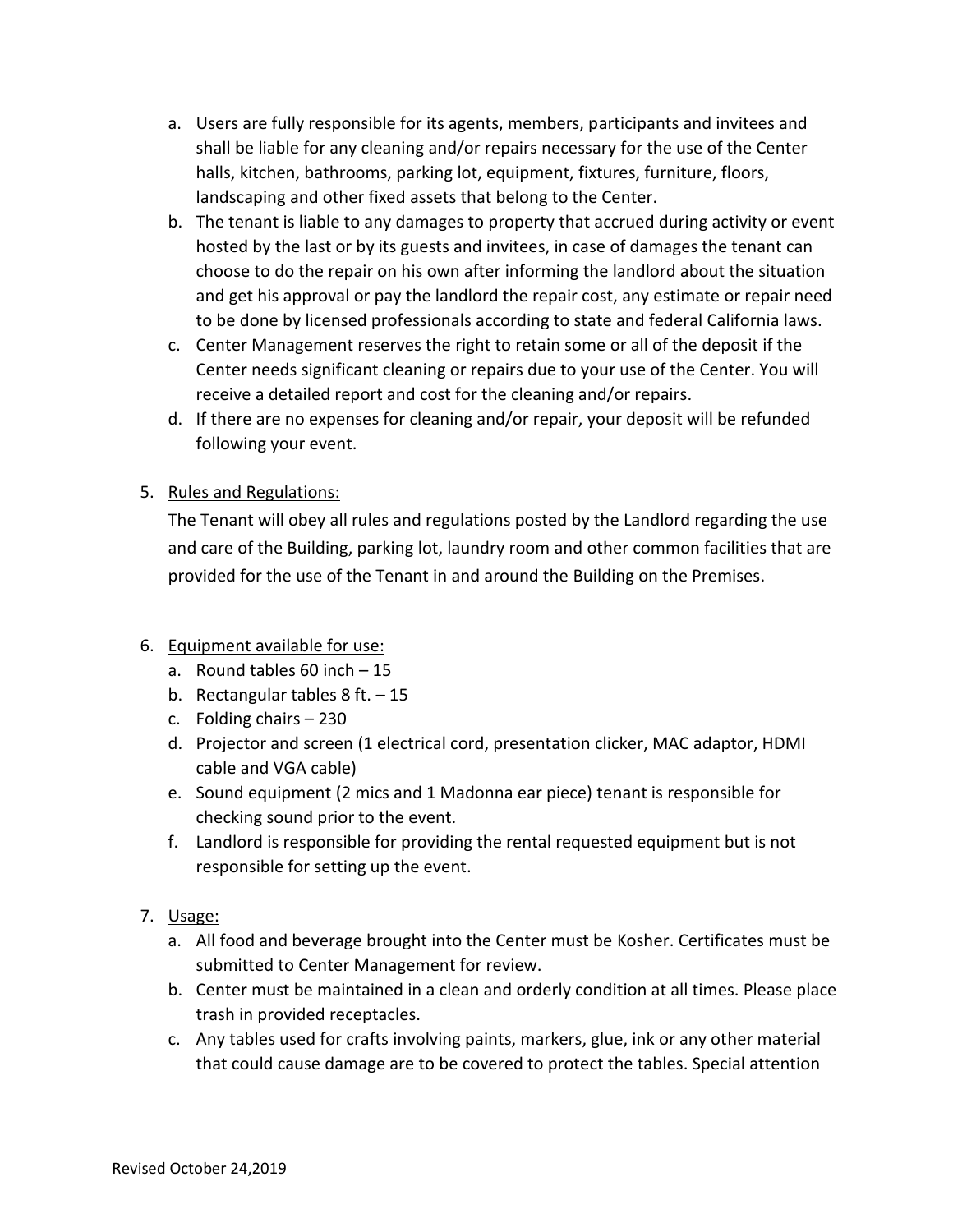must be paid to protect the flooring as well. All protective materials are the responsibility of the user to provide.

- d. All property, materials and items brought into the Center must be removed upon completion of activity. The Center is not responsible for the loss or damage of property left behind.
- e. The parking lot may be used for guest parking. The available number of spots are: 68. Street parking is also available, conditional upon posted street signs. No parking is allowed in the adjacent parking lot belonging to the residential building, Rancho Del Valle apartments. Violators are subject to towing.
- 8. Prohibitions:
	- a. No activity is permitted that is in conflict with the mission and purposes of the IAC Shepher Community Center.
	- b. No signs may be erected on the property or the adjacent sidewalk without prior consent from Center Management.
	- c. No fundraising activities such as galas, casino nights, etc.
	- d. Events of a political nature will not be allowed, including political fundraisers, campaign events, political meetings and events hosted by candidates running for office.
	- e. No overly loud, disruptive, unruly or illegal conduct is permitted at any time during the use of the Center
	- f. You may not nail, staple, glue or tape objects to the walls, ceilings, chairs or fixtures.
	- g. All use of electricity must be limited to the voltage available at the Center. If necessary, users must consult an electrician to avoid shorting the circuits.
	- h. The IAC Shepher Community Center is a smoke-free environment. All smoking must be done in designated outdoor areas.
- 9. Advertising:
	- a. All advertising must be approved by Center Management prior to distribution. All materials must reflect the correct name of the Center: IAC Shepher Community Center and include the IAC Shepher Community Center logo.
	- b. Videos and photos of the event must also mention the correct name of the Center.
- 10. Access to Center:
	- a. Access to the Center will be granted via an IAC staff member, who will open the facility for your use, and lock it up after your activity has completed. On some occasions, we will arrange for keys to be temporarily given to users, along with a code for the gates and alarm.
- 11. Transfer of Contract: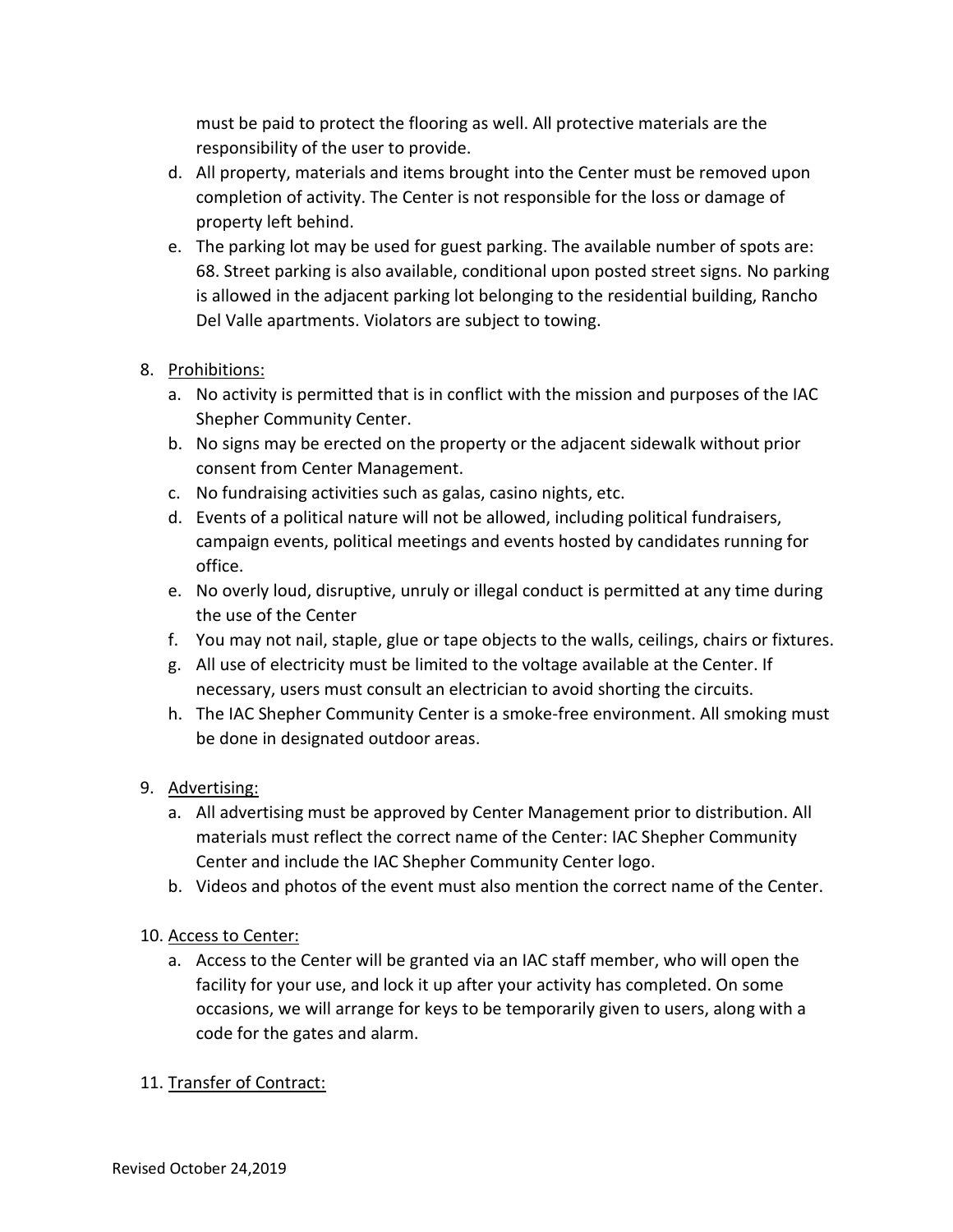a. This contract cannot be assigned or transferred without the written consent of Center Management. It contains the complete understanding of the parties hereto, and may not be amended, supplemented, waived, varied or discharged, except by any instrument in writing. The validity, construction and effect of this contract shall be governed by the laws of the State of California, regardless of place of performance.

#### 12. Assignment and Subletting

The Tenant will not assign this Lease, or sublet or grant any concession or license to use the Premises or any part of the Premises. An assignment, subletting, concession, or license, whether by operation of law or otherwise, will be void and will, at Landlord's option, terminate this Lease.

#### 13. Severability Provision

If there is a conflict between any provision of this Lease and the applicable legislation of the State of California (the 'Act'), the Act will prevail and such provisions of the Lease will be amended or deleted as necessary in order to comply with the Act. Further, any provisions that are required by the Act are incorporated into this Lease.

#### 14. Mediation/Arbitration

a. In the event that any controversy, claim, or dispute arises out of or related to this Agreement or the interpretation, performance, or breach hereof, including but not limited to alleged violations of state or federal statutory or common law rights or duties (a "Dispute"), then such Dispute shall be resolved according to the procedures set forth in this paragraph which shall constitute the dispute resolution mechanism hereunder. In the event that the parties are unable to resolve any Dispute after meeting and attempting in good faith to reach a negotiated resolution, such Dispute(s) shall first be mediated by a reputable mediation service, for mediation in Los Angeles County before a mediator who is an experienced mediator in the disputed matters. If the parties are unable to resolve one or more Disputes(s) by mediation, then either of the parties may petition to initiate arbitration and to appoint an arbitrator. The arbitration shall be conducted in Los Angeles County before a single neutral arbitrator appointed in accordance with the applicable law. If either party refuses to perform any or all of our obligations under the final arbitration award within thirty (30) days of such award being rendered, then the other may enforce the final award in any court of competent jurisdiction in Los Angeles County."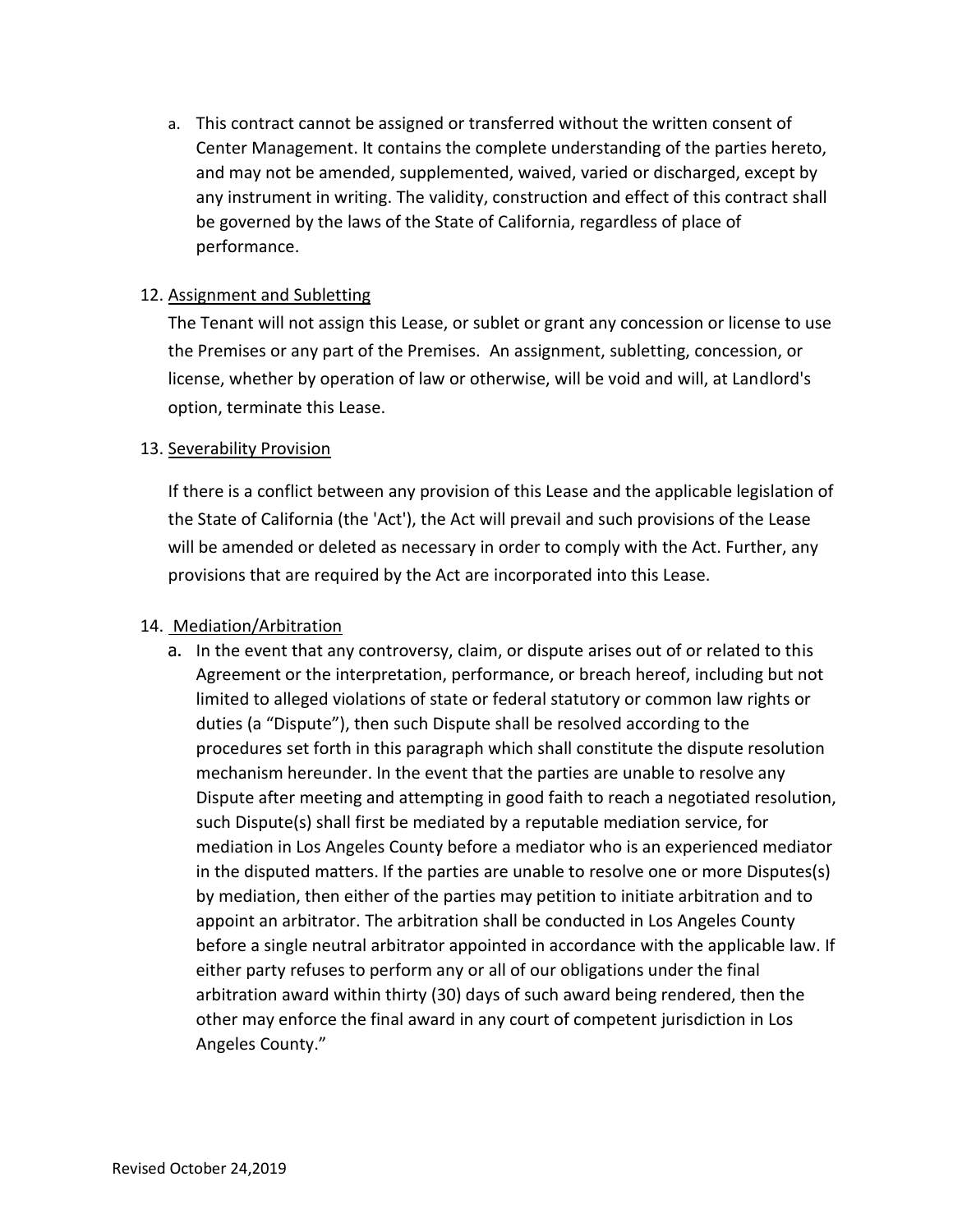#### 15. Insurance

- a. The Tenant is hereby advised and understands that the personal property of the Tenant is not insured by the Landlord for either damage or loss, and the Landlord assumes no liability for any such loss. The Tenant is advised that, insurance coverage is required by the Landlord for all activities and property the tenant have or will do, the Tenant should inquire of Tenant's insurance agent regarding a Tenant's Policy of Insurance.
- b. The Tenant is responsible for insuring the Premises for liability insurance for the benefit of the Tenant and the Landlord, naming the IAC as insured.
- c. The Tenant will provide proof of such insurance to the Landlord upon the issuance or renewal of such insurance.

*\*IAC reserves the right to revise the IAC Shepher Community Center Rules and Regulations and pricing without prior notice. IAC reserves the right to cancel a booking for the Center upon at least 48 hours advance notice, and all event fees and deposits will be refunded.* 

# **Acknowledgement**

I have read and understand the rules and regulations set forth herein. I, and the organization that I am authorized to represent, agree to be bound by all such rules and regulations and all other agreements contained therein. I understand that a violation of any rules and regulations will result in the organization no longer being able to use the IAC Shepher Community Center.

Date: \_\_\_\_\_\_\_\_\_\_\_\_\_\_\_\_\_\_\_\_\_

Organization: \_\_\_\_\_\_\_\_\_\_\_\_\_\_\_\_\_\_\_\_\_\_\_\_\_\_\_\_\_\_\_\_\_\_\_\_\_\_\_

\_\_\_\_\_\_\_\_\_\_\_\_\_\_\_\_\_\_\_\_\_\_\_\_\_\_\_\_\_\_\_\_\_\_\_\_\_\_\_\_\_\_\_

Signed by: \_\_\_\_\_\_\_\_\_\_\_\_\_\_\_\_\_\_\_\_\_\_\_\_\_\_\_\_\_\_\_\_\_\_\_\_\_\_\_\_\_\_

(Print Name)

(Signature)

Reservation Date: **Example 20**